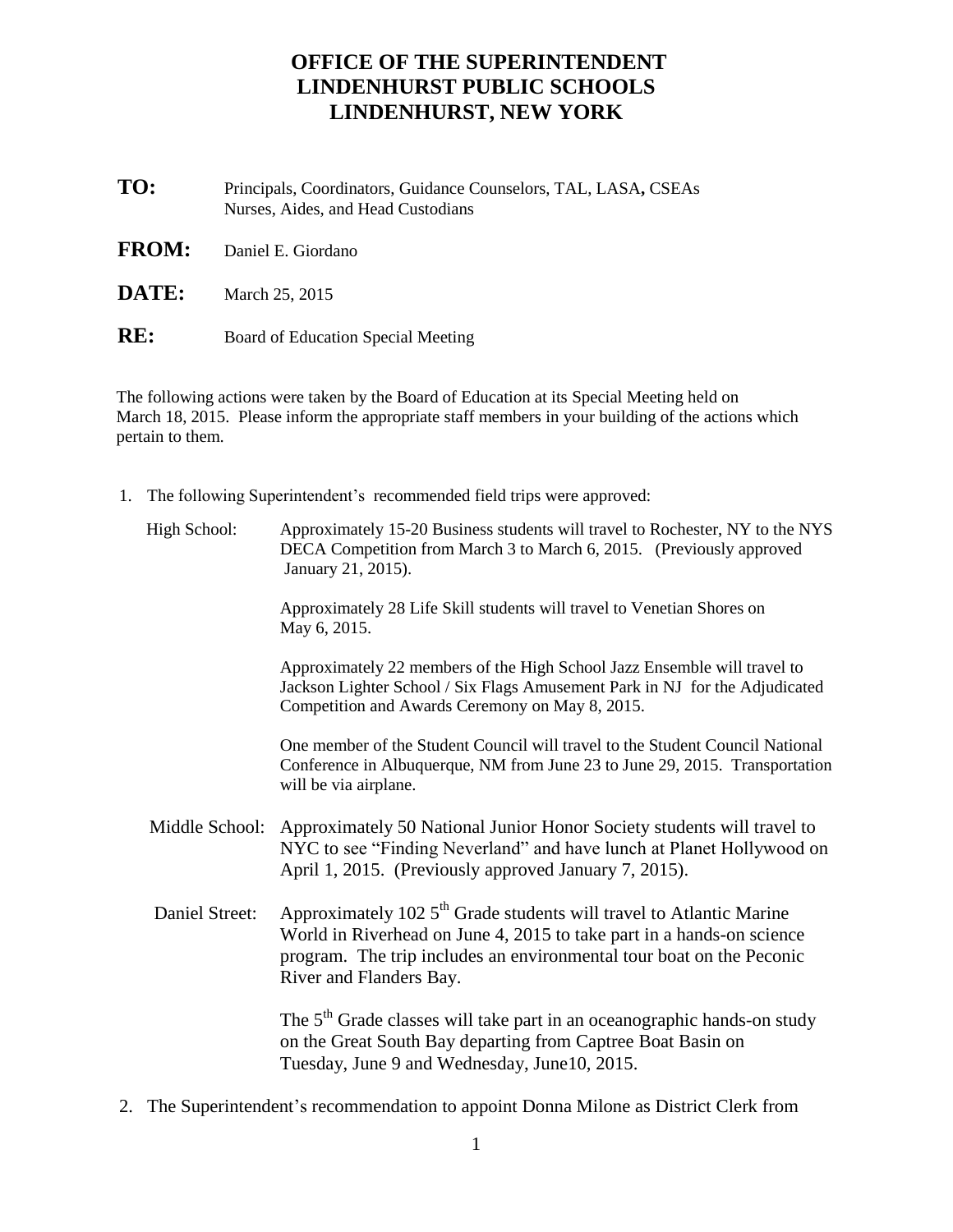April 1, 2015 through June 30, 2015 was approved.

- 3. The Superintendent recommendation authorizing to the Board President to enter into an agreement with the Incorporated Village of Lindenhurst to purchase road salt, sand and mixtures of sand and salt (road treatment materials) from the Incorporated Village of Lindenhurst for use in winter road maintenance was approved.
- 4. The Board of Education has approved the Superintendent's recommended resolution regarding the following Capital Improvement Project; additionally the Board of Education has declared listed project as a "Type II Action":\*

Temperature Control Phase 2 at the High School

- \* The State Environmental Quality Review Association (SEQRA) Regulations (Part 617) requires the classification of proposed Capital Improvement Projects. The above listed project has been classified as a Type II Action as determined by 6NYCRR§ 617.5. The procedure for Type II Actions, with regard to the SEQRA Process for Capital Projects noted is "No Additional Required Action under 6NYCRR§ 617.5(a)".
- 5. The Superintendent's recommended Annual Budget Vote and Trustee election resolution as follows:

RESOLVED, that the Annual Budget Vote and Trustee Election in the Lindenhurst Union Free School District, Town of Babylon, Suffolk County, New York be held on Tuesday, May 19, 2015 from 6:00 AM to 9:00 PM, and be it further

RESOLVED, that pursuant to Section 2017 of the Education Law, a Public Hearing for the purpose of discussion of the expenditure of funds and budgeting thereof be held at 8:00 PM on May 6, 2015 at the McKenna Administration Building, Lindenhurst, New York and be it further

RESOLVED, that Legal Notice of the Public Hearing, as required by law be published in NEWSDAY on April 3, 2015, April 17, 2015, May 1, 2015, May 15, 2015 and in the NEIGHBOR NEWSPAPER on April 1, 2015, April 15, 2015, April 29, 2015, May 13, 2015 and be it further

RESOLVED, that Legal Notice of the Annual Budget Vote and Trustee Elections, as required by law be published in NEWSDAY on April 3, 2015, April 17, 2015, May 1, 2015, May 15, 2015 and in the NEIGHBOR NEWSPAPER on April 1, 2015, April 15, 2015, April 29, 2015, May 13, 2015

RESOLVED, that this School District, by resolution previously adopted, did divide in five (5) election districts. The following schools are hereby designed as polling places: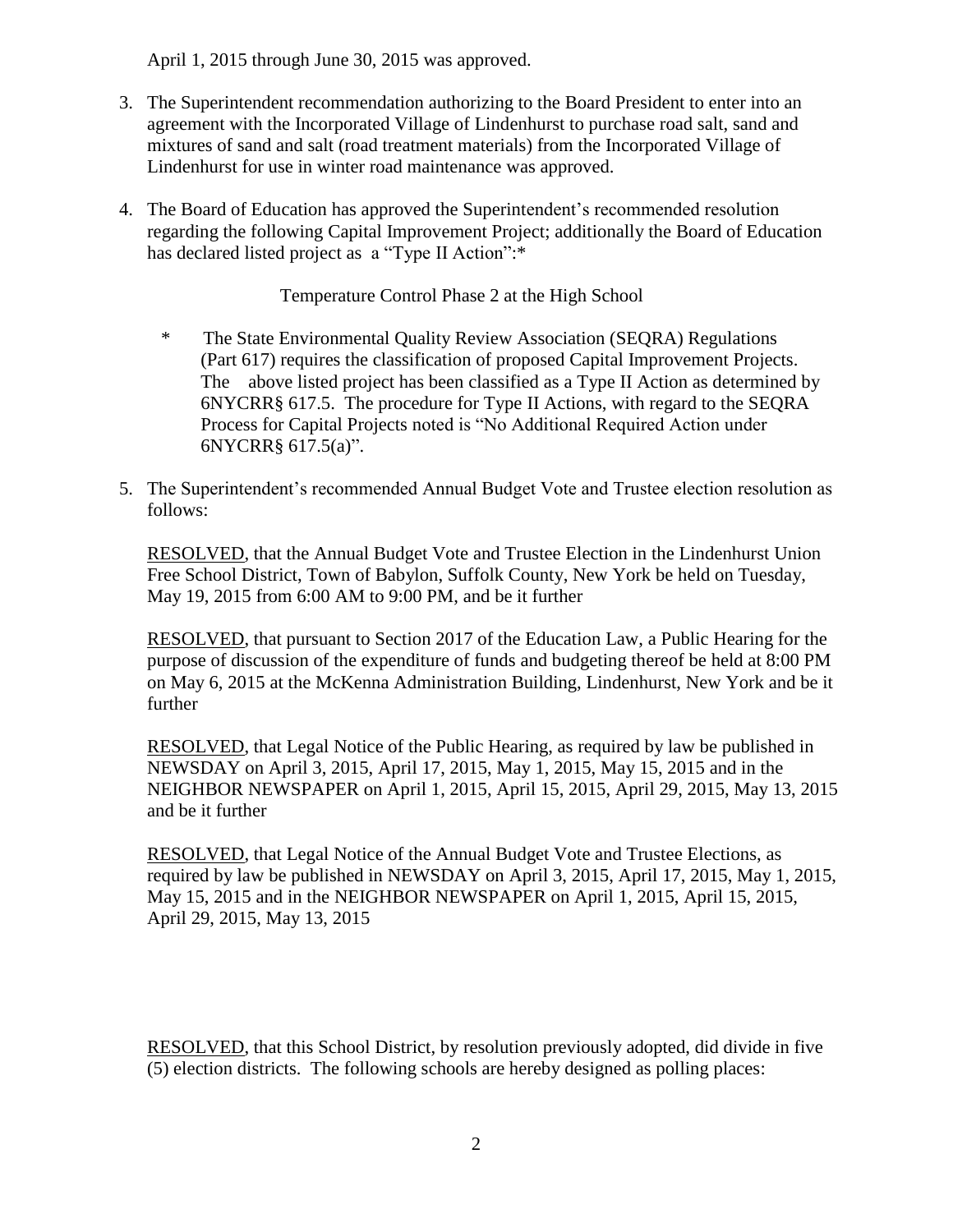Election District No. 1 (Area of the School District south of the tracks of the Montauk Branch of the Long Island Railroad and North of Montauk Highway)

| Polling and Registration Place: | Lindenhurst Middle School |
|---------------------------------|---------------------------|
|                                 | 350 South Wellwood Avenue |

Election District No. 2 (Area of the School District north of the tracks of the Montauk Branch of the Long Island Railroad and south of Sunrise Highway and west of North Wellwood Avenue)

| Polling and Registration Place:                                            | <b>Albany Avenue Elementary School</b><br>180 Albany Avenue                                                                                                                           |  |  |  |
|----------------------------------------------------------------------------|---------------------------------------------------------------------------------------------------------------------------------------------------------------------------------------|--|--|--|
| Election District No. 3 (Area of School District north of Sunrise Highway) |                                                                                                                                                                                       |  |  |  |
| Polling and Registration Place:                                            | William Rall Elementary School<br>761 North Wellwood Avenue                                                                                                                           |  |  |  |
| Election District No. 4 (Area of School District south of Montauk Highway) |                                                                                                                                                                                       |  |  |  |
| Polling and Registration Place:                                            | Harding Avenue Elementary School<br>2 Harding Avenue                                                                                                                                  |  |  |  |
|                                                                            | Election District No. 5 (Area of School District north of the tracks of the Montauk Branch<br>of the Long Island Railroad, south of Sunrise Highway and east of North Wellwood Avenue |  |  |  |

| Polling and Registration Place: | Daniel Street Elementary School |
|---------------------------------|---------------------------------|
|                                 | 289 Daniel Street               |

RESOLVED, that the Board of Education, in addition to the legal publication in four editions of each of the two above-mentioned newspapers, will send a notice with all information relative to the date and time of election to all residents of the District, and be it further

RESOLVED, that the residents of the Lindenhurst Union Free School District may register to vote for School District Election at the office of the District Clerk between the hours of 9:00 o'clock AM and 4:00 o'clock PM on any day that the office is open, and also at the regularly scheduled Board of Education Business meetings during April and May. However, such registration will not take place less than five (5) days preceding any School District Election, and be it further

RESOLVED, that the District be authorized to appoint the necessary Personnel to function as Building Leaders and Election Inspectors/Clerks, and be it further

RESOLVED, that the final tally of votes shall be held at the Administration Center, 350 Daniel Street, Lindenhurst, New York at 9:00 PM on the evening of the election or as soon thereafter as the election inspectors from the five polling places can supply the necessary information.